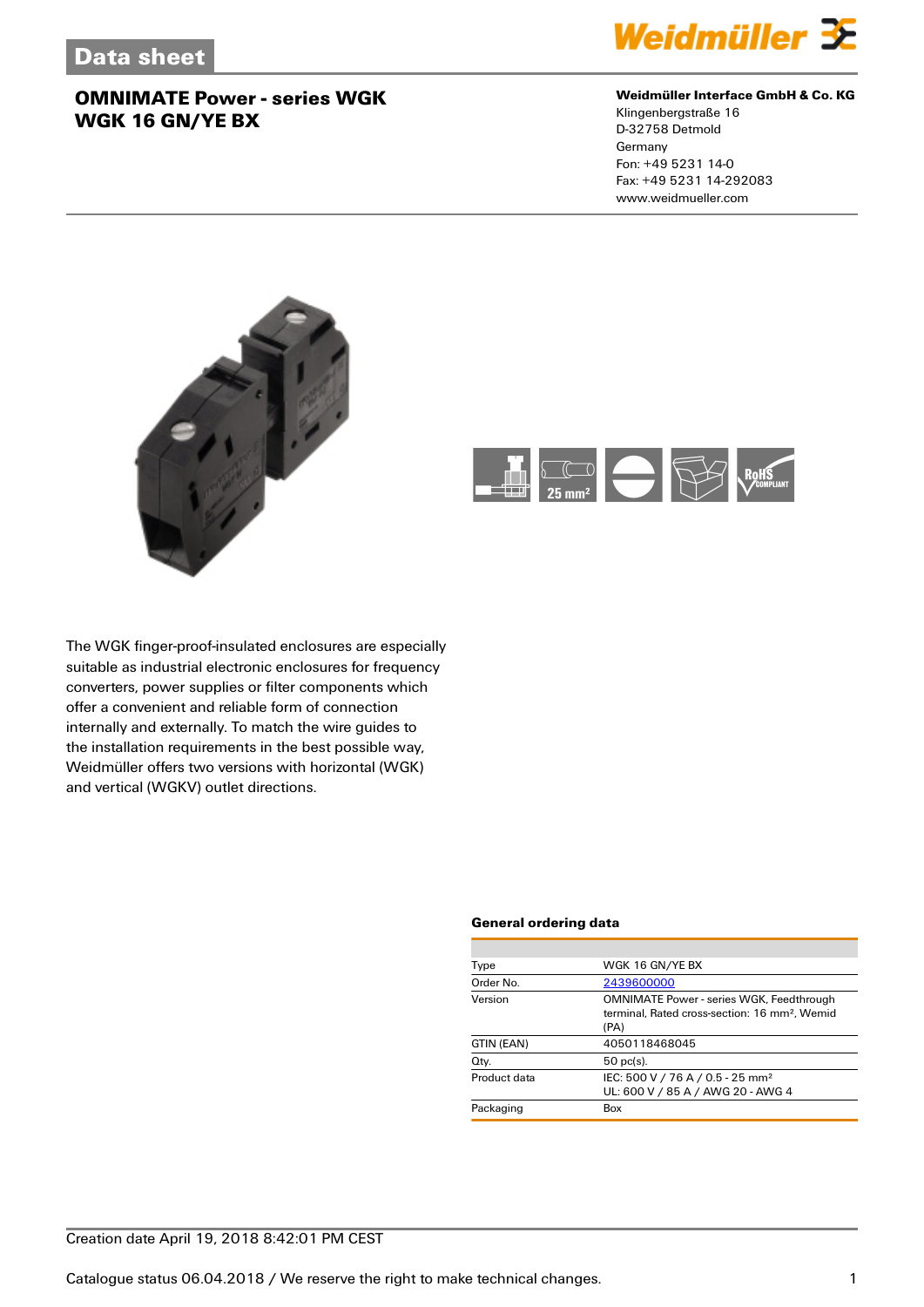# **Technical data**

#### **Dimensions and weights**

| Net weight                                                                   | 33.76g                         |                                                                   |                   |  |  |
|------------------------------------------------------------------------------|--------------------------------|-------------------------------------------------------------------|-------------------|--|--|
| System parameters                                                            |                                |                                                                   |                   |  |  |
| Product family                                                               | <b>OMNIMATE Power - series</b> | Wire connection method                                            |                   |  |  |
|                                                                              | WGK                            |                                                                   | Screw connection  |  |  |
| Conductor outlet direction                                                   | $180^\circ$                    | Fitted by customer                                                | No                |  |  |
| Screwdriver blade                                                            | $1.0 \times 5.5$               | Tightening torque, min.                                           | 2 Nm              |  |  |
| Tightening torque, max.                                                      | 2.3 Nm                         | Clamping screw                                                    | M 5               |  |  |
| Stripping length                                                             | $16 \text{ mm}$                | Touch-safe protection acc. to DIN VDE<br>0470                     | <b>IP 20</b>      |  |  |
| Material data                                                                |                                |                                                                   |                   |  |  |
| Insulating material                                                          | Wemid (PA)                     | Colour                                                            | green / yellow    |  |  |
| Colour chart (similar)                                                       | Not specified                  | UL 94 flammability rating                                         | $V-0$             |  |  |
| Contact material                                                             | E-Cu                           | Contact surface                                                   | tinned            |  |  |
| Storage temperature, min.                                                    | $-25 °C$                       | Storage temperature, max.                                         | 55 °C             |  |  |
| Max. relative humidity during storage                                        | 80%                            | Operating temperature, min.                                       | -50 $°C$          |  |  |
| Operating temperature, max.                                                  | 120 °C                         | Temperature range, installation, min.                             | $-25 °C$          |  |  |
| Temperature range, installation, max.                                        | 120 °C                         |                                                                   |                   |  |  |
| <b>Conductors suitable for connection</b>                                    |                                |                                                                   |                   |  |  |
|                                                                              |                                |                                                                   |                   |  |  |
| Clamping range, min.                                                         | $0.5$ mm <sup>2</sup>          | Clamping range, max.                                              | $25 \text{ mm}^2$ |  |  |
| Wire connection cross section AWG.                                           |                                | Wire connection cross section AWG,                                |                   |  |  |
| min.                                                                         | AWG 20                         | max.                                                              | AWG 4             |  |  |
| Solid, min. H05(07) V-U                                                      | $0.5$ mm <sup>2</sup>          | Solid, max. H05(07) V-U                                           | $16 \text{ mm}^2$ |  |  |
| Stranded, min. H07V-R                                                        | $10 \text{ mm}^2$              | Stranded, max. H07V-R                                             | $25 \text{ mm}^2$ |  |  |
| Flexible, min. H05(07) V-K                                                   | $0.5$ mm <sup>2</sup>          | Flexible, max. H05(07) V-K                                        | $16 \text{ mm}^2$ |  |  |
| w. wire end ferrule, DIN 46228 pt 1, min                                     | $0.5$ mm <sup>2</sup>          | w. wire end ferrule, DIN 46228 pt 1,<br>max.                      | $16 \text{ mm}^2$ |  |  |
| Rated data acc. to IEC                                                       |                                |                                                                   |                   |  |  |
|                                                                              |                                |                                                                   |                   |  |  |
| tested acc. to standard                                                      | IEC 60664-1, IEC 61984         | Rated current, min. no. of poles<br>(Tu=20°C)                     | 76 A              |  |  |
| Rated current, max. no. of poles<br>(Tu=20°C)                                | 76 A                           | Rated voltage for surge voltage class /<br>pollution degree III/3 | 500 V             |  |  |
| Rated impulse voltage for surge voltage<br>class/ contamination degree III/3 | 6 kV                           |                                                                   |                   |  |  |
| Rated data acc. to CSA                                                       |                                |                                                                   |                   |  |  |
|                                                                              |                                |                                                                   |                   |  |  |
| Rated voltage (Use group B)                                                  | 600 V                          | Rated voltage (Use group C)                                       | 600V              |  |  |
| Rated current (use group B)                                                  | 85 A                           | Rated current (use group C)                                       | 85 A              |  |  |
| Wire cross-section, AWG, min.                                                | <b>AWG 20</b>                  | Wire cross-section, AWG, max.                                     | AWG 4             |  |  |
| Rated data acc. to UL 1059                                                   |                                |                                                                   |                   |  |  |
|                                                                              |                                |                                                                   |                   |  |  |
| Rated voltage (use group B)                                                  | 600 V                          | Rated voltage (use group C)                                       | 600 V             |  |  |
| Rated current (use group B)                                                  | 85 A                           | Rated current (use group C)                                       | 85 A              |  |  |
| Wire cross-section, AWG, min.                                                | <b>AWG 20</b>                  | Wire cross-section, AWG, max.                                     | AWG 4             |  |  |



#### **Weidmüller Interface GmbH & Co. KG**

Klingenbergstraße 16 D-32758 Detmold Germany Fon: +49 5231 14-0 Fax: +49 5231 14-292083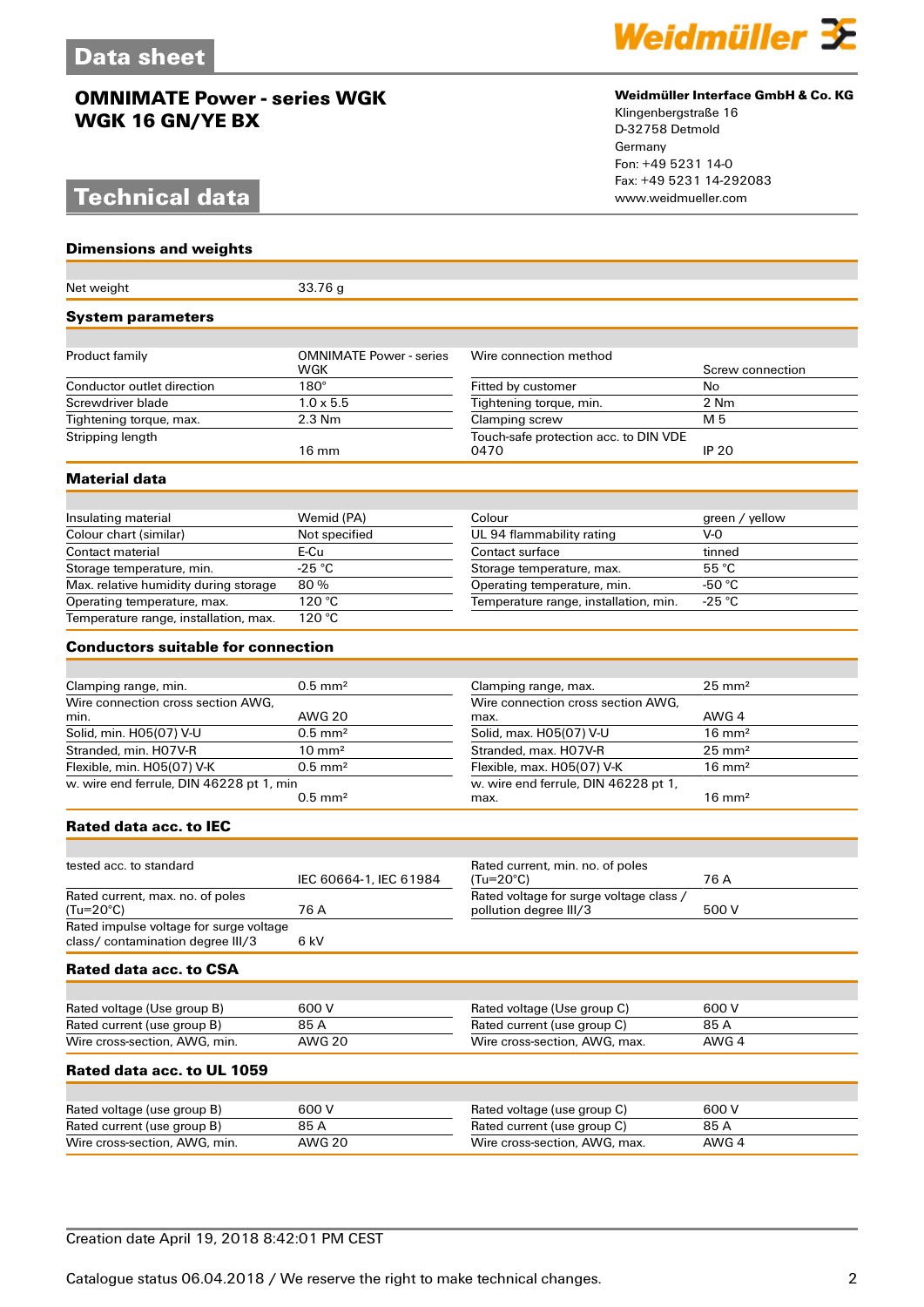# **Technical data**



#### **Weidmüller Interface GmbH & Co. KG**

Klingenbergstraße 16 D-32758 Detmold Germany Fon: +49 5231 14-0 Fax: +49 5231 14-292083

| <b>Classifications</b>           |                                                                                                                                                                                                                                        |            |             |  |
|----------------------------------|----------------------------------------------------------------------------------------------------------------------------------------------------------------------------------------------------------------------------------------|------------|-------------|--|
| <b>ETIM 6.0</b>                  | EC001283                                                                                                                                                                                                                               | eClass 6.2 | 27-14-11-34 |  |
| eClass 9.1                       | 27-14-11-34                                                                                                                                                                                                                            |            |             |  |
| <b>Notes</b>                     |                                                                                                                                                                                                                                        |            |             |  |
|                                  |                                                                                                                                                                                                                                        |            |             |  |
| <b>Notes</b>                     | • Clearance and creepage distances to other components must be devised in accordance with the relevant<br>application standard. This can be achieved in the device by full encapsulation or by the use of additional<br>spacer plates. |            |             |  |
|                                  | • Rated data refer only to the component itself. Clearance and creepage distances to other components are to<br>be designed in accordance with the relevant application standards.                                                     |            |             |  |
|                                  | • Colours: SW = black; GN/YL = green/yellow; GY = grey                                                                                                                                                                                 |            |             |  |
|                                  | • Additional colours on request                                                                                                                                                                                                        |            |             |  |
|                                  | • WGK: Rated voltage plastic walls: $1 - 6$ mm = 800 V; metal walls: $1 - 2.5$ mm = 800 V; metal walls: 2.5 -<br>4 mm = 690 V; metal walls: 4 - 6 mm = 500 V                                                                           |            |             |  |
| <b>Approvals</b>                 |                                                                                                                                                                                                                                        |            |             |  |
|                                  |                                                                                                                                                                                                                                        |            |             |  |
| <b>ROHS</b>                      | Conform                                                                                                                                                                                                                                |            |             |  |
| <b>Downloads</b>                 |                                                                                                                                                                                                                                        |            |             |  |
|                                  |                                                                                                                                                                                                                                        |            |             |  |
| Approval/Certificate/Document of |                                                                                                                                                                                                                                        |            |             |  |
| Conformity<br>Brochure/Catalogue | <b>Declaration of the Manufacturer</b><br><b>FL DRIVES EN</b>                                                                                                                                                                          |            |             |  |
|                                  | <b>MB DEVICE MANUF. EN</b>                                                                                                                                                                                                             |            |             |  |
|                                  | <b>FL DRIVES DE</b>                                                                                                                                                                                                                    |            |             |  |
|                                  | FL BASE STATION EN                                                                                                                                                                                                                     |            |             |  |
|                                  | <b>FL ELEVATOR EN</b>                                                                                                                                                                                                                  |            |             |  |
|                                  | FL POWER SUPPLY EN<br>FL 72H SAMPLE SER EN                                                                                                                                                                                             |            |             |  |
|                                  | PO OMNIMATE EN                                                                                                                                                                                                                         |            |             |  |
| <b>Engineering Data</b>          | <b>STEP</b>                                                                                                                                                                                                                            |            |             |  |